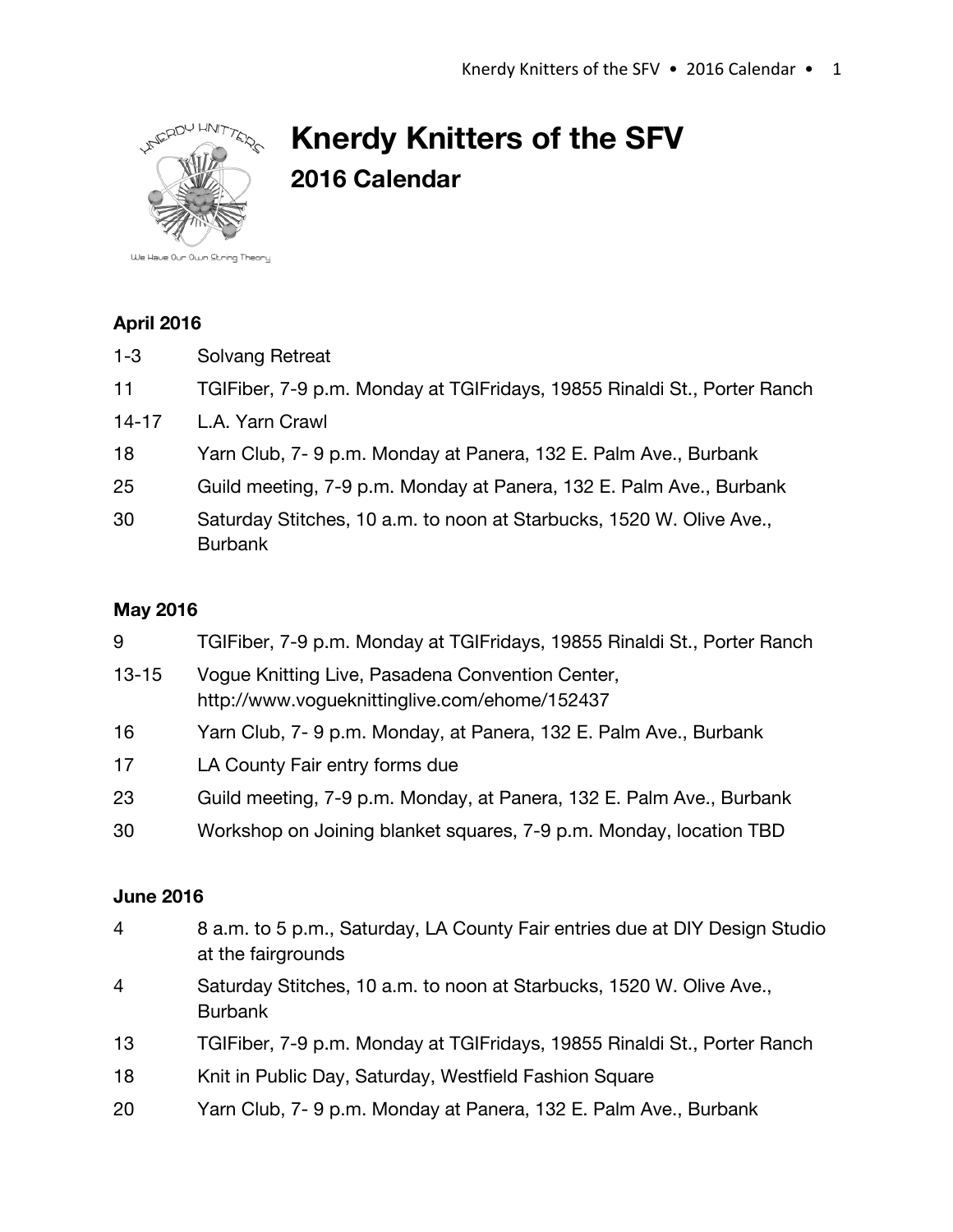27 Guild meeting, 7-9 p.m. Monday at Panera, 132 E. Palm Ave., Burbank

## **July 2016**

| $\overline{2}$ | Saturday Stitches, 10 a.m. to noon at Starbucks, 1520 W. Olive Ave.,<br><b>Burbank</b> |
|----------------|----------------------------------------------------------------------------------------|
| 11             | TGIFiber, 7-9 p.m. Monday at TGIFridays, 19855 Rinaldi St., Porter Ranch               |
| 28             | Yarn Club, 7-9 p.m. Monday at Panera, 132 E. Palm Ave., Burbank                        |
| 25             | Guild meeting, 7-9 p.m. Monday at Panera, 132 E. Palm Ave., Burbank                    |
| 30             | Saturday Stitches, 10 a.m. to noon at Starbucks, 1520 W. Olive Ave.,<br><b>Burbank</b> |

## **August 2016**

| 8  | TGIFiber, 7-9 p.m. Monday at TGIFridays, 19855 Rinaldi St., Porter Ranch |
|----|--------------------------------------------------------------------------|
| 15 | Yarn Club, 7-9 p.m. Monday at Panera, 132 E. Palm Ave., Burbank          |
| 22 | Guild meeting, 7-9 p.m. Monday at Panera, 132 E. Palm Ave., Burbank      |
| 29 | WIP & Chain party and Stash Exchange, 7 to 9 p.m., Monday, Gordon        |
|    | Biersch Brewery & Restaurant                                             |

## **September 2016**

| $2 - 25$ | Entries to the L.A. County Fair will be on display Wednesdays through<br>Sundays and Labor Day Monday. |
|----------|--------------------------------------------------------------------------------------------------------|
| 3        | Saturday Stitches, 10 a.m. to noon at Starbucks, 1520 W. Olive Ave.,<br><b>Burbank</b>                 |
| 10       | Saturday, 10 a.m. - 4 p.m., Knerdy Knitters volunteer at the DIY Studio at the<br>LA County Fair       |
| 11       | Saturday, 10 a.m. - 4 p.m., Knerdy Knitters volunteer at the DIY Studio at the<br>LA County Fair       |
| 12       | TGIFiber, 7-9 p.m. Monday at TGIFridays, 19855 Rinaldi St., Porter Ranch                               |
| 17       | Saturday, 10 a.m. – 4 p.m., Knerdy Knitters volunteer at the DIY Studio at the<br>LA County Fair       |
| 18       | Saturday, 10 a.m. – 4 p.m., Knerdy Knitters volunteer at the DIY Studio at the<br>LA County Fair       |
| 19       | Yarn Club, 7-9 p.m. Monday at Panera, 132 E. Palm Ave., Burbank                                        |